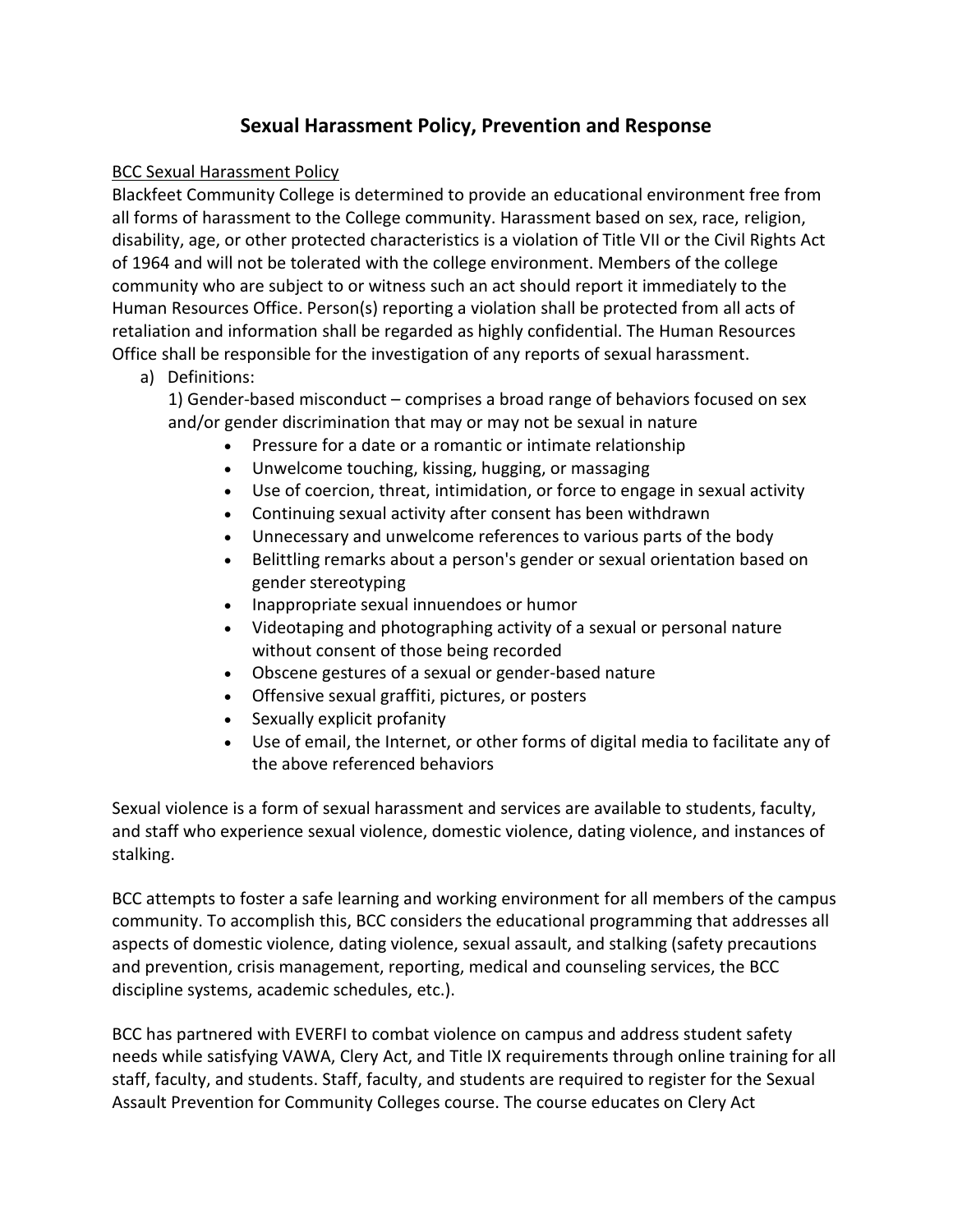crimes/requirements and how to be an active bystander and who to report to on campus. The EVERFI training portfolio provides meaningful online training opportunities to address campus prevention education topics such as Drug and Alcohol Prevention.

Blackfeet Community College will not tolerate harassment, domestic violence, dating violence, sexual assault, stalking, or other forms of sexual misconduct. Offenders may be subject to appropriate campus adjudication processes, disciplinary action, and/or criminal proceedings. BCC utilizes procedures that provide prompt, fair, and impartial investigation and resolution in cases involving domestic violence, dating violence, sexual assault, and stalking. These procedures are carried out by designated Title IX Coordinator and Security Patrol Officer.

#### Reporting

a. Any report of alleged gender-based misconduct by a student, faculty/staff member, or administration of the College or a person who is not a member of the College community can be filed with the Human Resources Office. All employees of the college are mandatory reporters of any gender-based misconduct, under the definitions in Part M, Sections a and b. Reports of gender-based misconduct must be filed within thirty (30) working days after the incident outlined in the complaint. b. The Title IX Coordinator or other designated contact within Human Resources Office is responsible for addressing each report of gender-based misconduct. All members of the college community are encouraged to consult with the Human Resource Office if they are unsure about how or what information to report. The designated Title IX Coordinator is obligated to act on any report of alleged genderbased misconduct, to ensure measures are taken to stop adverse behavior and prevent its recurrence, as appropriate. It is important to note, however that not every report leads to a disciplinary process. Each report is reviewed individually and within ten (10) working days of the receipt of the report the complainant, the accused and any witness will be asked to submit their own report concerning the alleged gender-based misconduct, additional reports or evidence shall not be accepted after this period of time has lapsed. Information concerning gender-based misconduct can be shared via forms which include the initial sexual harassment complaint form (filled out by the complainant), sexual harassment accused report, sexual harassment witness report (if applicable), and the sexual harassment investigation/finding form. These forms can be picked up in the Human Resources Office.

c. In cases where the gender-based misconduct is reported anonymously by an observer/concerned individual to the designated Title IX Coordinator, the individual who is reported as being subjected to gender-based misconduct will be notified by the designated Title IX Coordinator that a report has been received. The designated Title IX Coordinator will meet with the complainant to discuss his/her options and available resources at the College and in the community. The Complainant has a right to withdraw involvement or file a complaint, however, in some circumstances,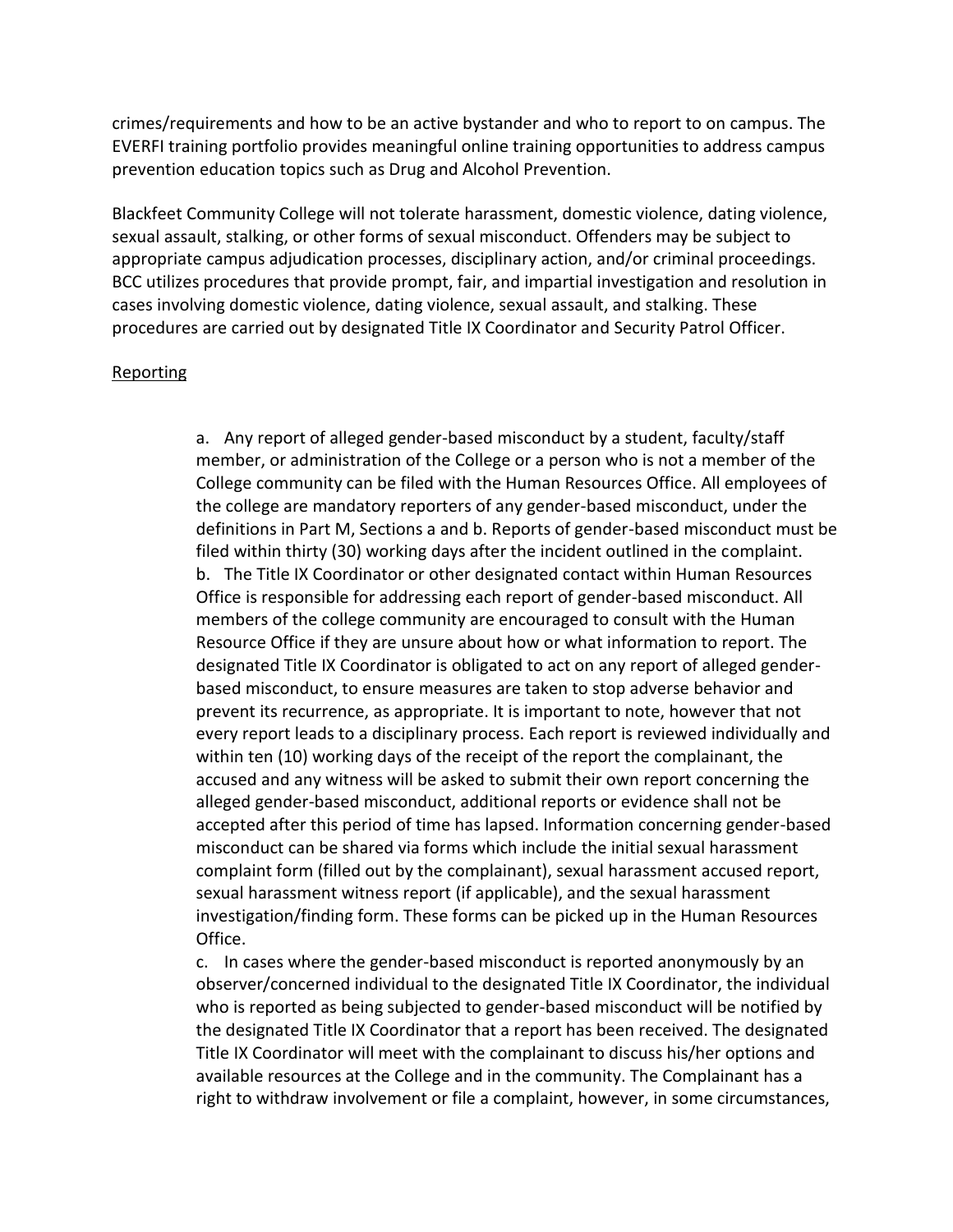the College nevertheless may need to investigate, such as where it is necessary to ensure the safety of the College community. In such instances where the complainant withdraws the complaint or from involvement in the process, the College may proceed and serve as a complainant on any matter.

## **Investigation**

### b. Inquiry

a. Promptly following the receipt of a report, information will be reviewed by the designated Title IX Coordinator to determine if there may be reason to believe that a policy may have been violated. An initial inquiry will be undertaken by the designated Title IX Coordinator, if necessary, to determine whether a formal investigation must commence. Initially, the immediate supervisor of the Respondent and respective Vice President will be notified of the complaint. The Respondent will then be contacted and asked to respond to the allegation. If further information is necessary, it may involve prompt discussions with the Complainant and others, as appropriate. The Complainant/Respondent may be accompanied by an advisor of their choice to all meetings. An advisor may attend, but not participate in, all meetings and interviews. The Complainant may be offered reasonable accommodations and will be offered resources, as appropriate, regardless of whether or not there is reason to proceed with an investigation. If the findings of the initial inquiry indicate there is not sufficient reason to believe a violation may have occurred, the Complainant will receive prompt notice of this outcome and rationale, and will be afforded the opportunity to appeal the decision to commence a formal investigation. Inquiry is a prompt process that should not take longer than five to ten (5-10) working days. If a formal investigation is to commence, the Respondent will be notified that a report has been filed. In cases of investigation of an employee as Respondent, the employee's immediate supervisor and respective Vice President will be notified of the investigation prior to the Respondent receiving notification of a complaint.

b. Witnesses identified by the Complainant/Respondent (if any) will receive a request from the Human Resource Office to fill out a Witness form to aid in the inquiry or pending investigation. BCC employees who witness gender-based misconduct are mandatory reporters.

c. Vendors or other agencies in contract with the College will be promptly notified if any of their employees are alleged to have violated the College's Title IX policy, and such employees may be banned from any or all college properties and may also be subject to action deemed appropriate by their respective employer. Restrictions regarding access to College property or events may also be imposed.

d. The Respondent and Complainant, with their respective advisor of choice, will be given the opportunity to meet separately with the designated Title IX Coordinator (or designee) to review the Policy and procedure, as well as related rights.

### c. Formal Investigation